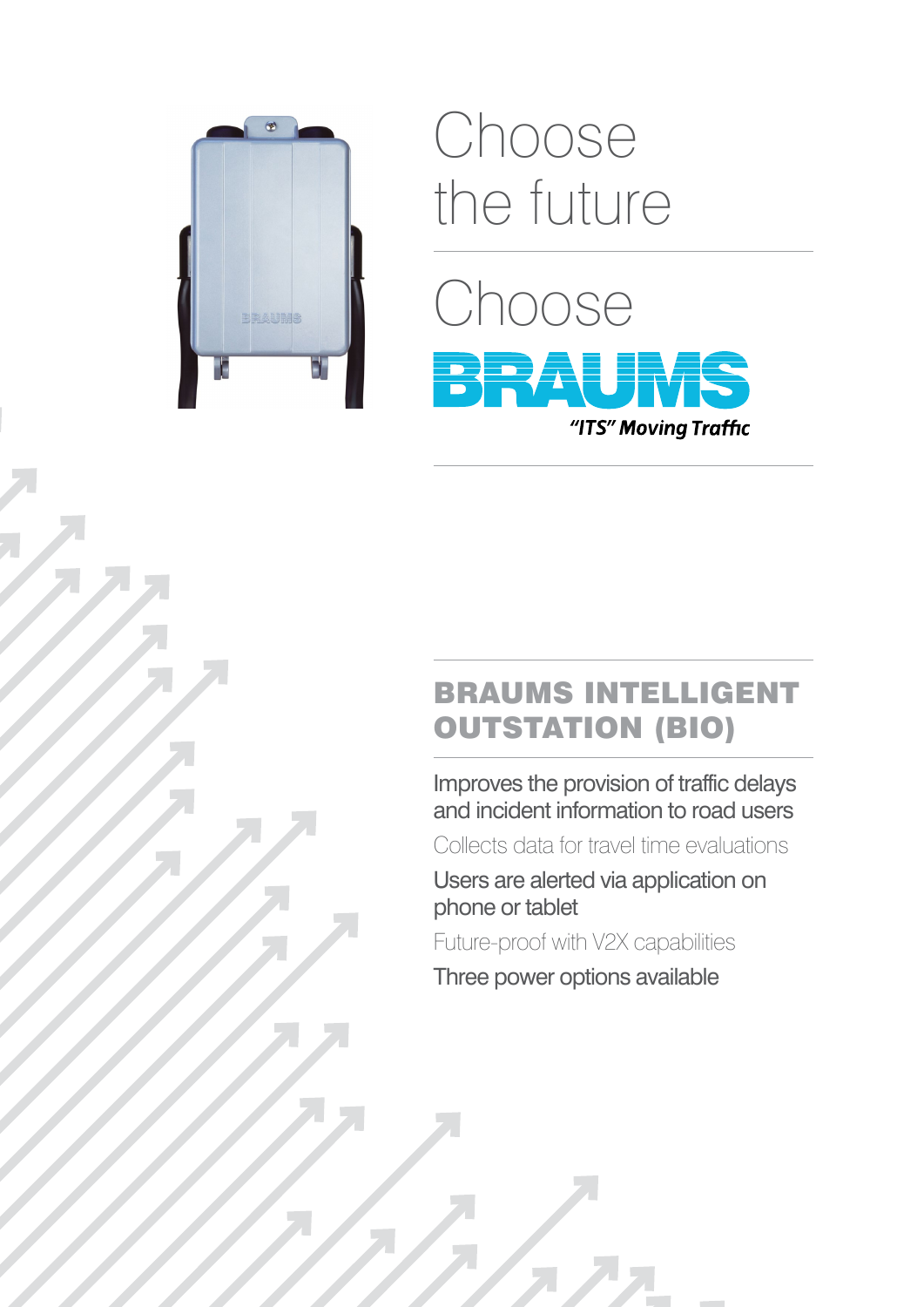

### BRAUMS INTELLIGENT OUTSTATION

The BRAUMS Intelligent Outstation (BIO) is powered by the new generation BIO-Core, and has numerous applications such as street-lighting control and monitoring, co-operative ITS applications such as Vehicle-To-Infrastructure (V2X), and travel time calculation and monitoring systems.

The BIO-N (Networked), BIO-Cellular, BIO-R (Roadside cabinet), BIO-RC (Roadside cabinet with Cellular) and BIO-Solar are a series of data collection devices dedicated to the collection of classic Bluetooth, LAP Bluetooth and WiFi MAC Address data. This collected data can then be collated and sent onto a server system for the correlation of this data via either cabled or cellular connections.



This data is used for travel time calculations as well as determining travel patterns around an urban environment. The server also uses these data collectors to send information and traffic conditions to road users that have the associated application installed on their personal phone or tablet device. This allows the server to issue public broadcasts to the road users using our BIO device to send warnings that can convert text to speech to inform the driver in real time.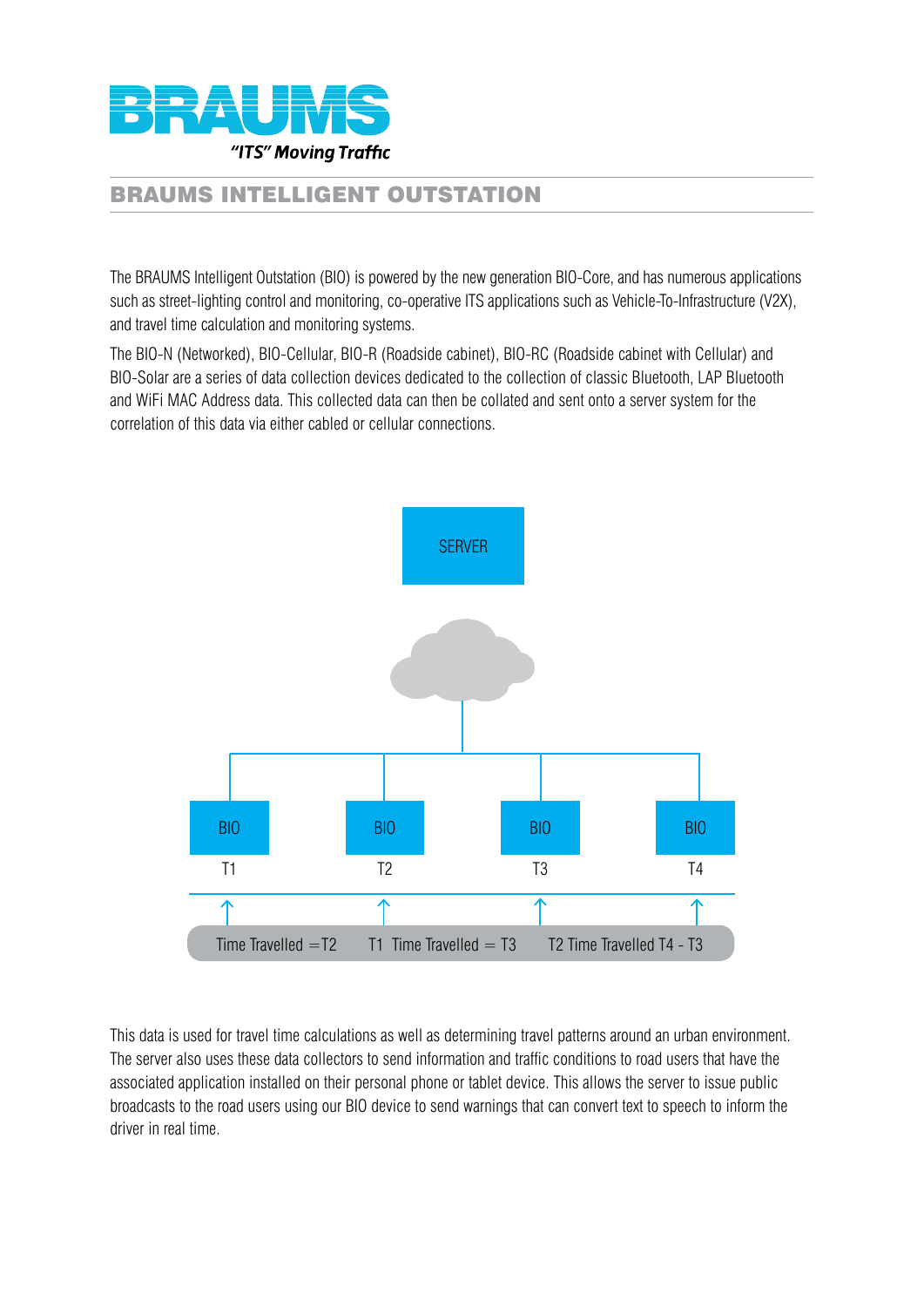### BRAUMS INTELLIGENT OUTSTATION

# Coverage of Data Collection

The BRAUMS BIO has a number of sensors on board that include:

- Bluetooth (Classic & LE)
- Bluetooth LAP Bluetooth Paired Devices
- WiFi (optional)

All three interfaces work at 2.4GHz in the publicly approved frequency band so no special licenses are needed to operate these devices and collect data.



The Bluetooth LAP capability occurs because conventional Bluetooth receivers cannot detect paired devices, so an additional receiver is included to detect paired devices such as mobile phones and car entertainment systems, in order to provide better data collection for the server.

The sensors have a typical coverage of approximately 100 meters subject to local conditions and location of the antenna. The collected data can then be sent to the server via an Ethernet interface onboard if the BIO is connected to a local broadband router or via a Cellular link (3G, 4G and soon 5G).

# BIO Models

#### **BIO-N**

This model is designed to be located within a standalone postmounted enclosure and powered by an AC to DC converter. This unit collects Bluetooth and / or WiFi data if this module is installed. The collected data is sent back to the server via an onboard ethernet interface connected to an existing broadband router.

#### **BIO-Cellular**

This model is designed to be installed standalone on a pole such as a public lighting pole and is powered by a local mains AC connection. This unit is fitted with a cellular modem which transmits any Bluetooth or WiFi data collected.

#### **BIO-Solar**

This model is designed to be installed standalone and derive its power from a 50 Watt Solar Panel system with battery that can be pole mounted. This model is also fitted with a cellular modem and is able to communicate with the server. This unit only requires a fixture location so can become quickly operational (within 15 minutes of fixing).



BIO-R / RC unit

#### **BIO-R**

This model is designed to be located within a traffic signal controller or other roadside cabinet powered by an AC to DC converter. This unit collects Bluetooth and / or WiFi data if this module is installed. The collected data is sent back to the server via an onboard ethernet interface connected to an existing broadband router.

#### **BIO-RC:**

This model is designed to be located within a traffic signal controller or other roadside cabinet and is powered by a local mains AC connection. This unit is fitted with a cellular modem which transmits any Bluetooth or WiFi data collected.